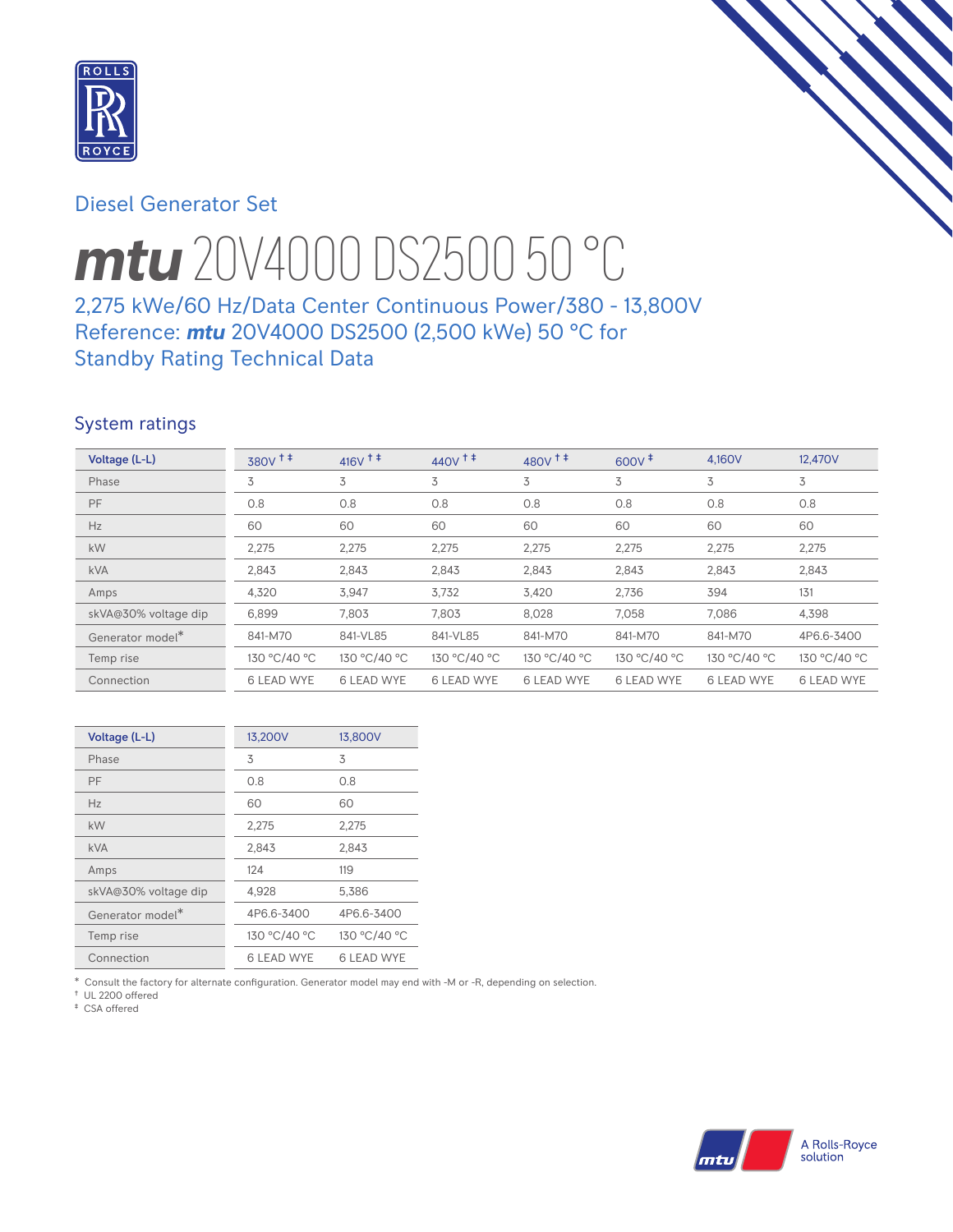# Certifications and standards

#### — Emissions

- EPA Tier 2 certified
- South Coast Air Quality Management District (SCAQMD)
- Generator set is designed and manufactured in facilities certified to standards ISO 9001:2008 and ISO 14001:2004
- Seismic certification optional
	- 2018 IBC certification
	- HCAI pre-approval
- UL 2200 optional (refer to *System ratings* for availability)
- CSA optional (refer to *System ratings* for availability)
	- CSA C22.2 No. 100
	- CSA C22.2 No. 14

# Standard features \*

- Single source supplier
- Global product support
- Two (2) Year/3,000 Hour Basic Limited Warranty
- 20V4000 diesel engine
	- 95.4 liter displacement
	- Common rail fuel injection
	- 4-cycle
- Complete range of accessories
- Cooling system
	- Integral set-mounted
	- Engine-driven fan

# Standard equipment \*

#### Engine

- Air cleaners
- Oil pump
- Oil drain extension and shut-off valve
- Centrifugal oil filtration
- Closed crankcase ventilation
- Jacket water pump
- Inter cooler water pump
- Thermostats
- Blower fan and fan drive
- Radiator unit mounted
- Electric starting motor 24V
- Governor electronic Isochronous
- Base structural steel
- SAE flywheel and bell housing
- Charging alternator 24V
- Battery box and cables
- Bulkhead fuel connectors
- Flexible exhaust connection
- EPA certified engine

## Generator

- NEMA MG1, IEEE, and ANSI standards compliance for temperature rise and motor starting
- Sustained short circuit current of up to 300% of the rated current for up to 10 seconds
- Self-ventilated and drip-proof
- Superior voltage waveform
- Performance Assurance Certification (PAC)
	- Generator set tested to ISO 8528-5 for transient response
	- Verified product design, quality, and performance integrity
	- All engine systems are prototype and factory tested
- Power rating
	- Data Center Continuous Power (DCCP) rating is optimized for data center applications
	- Uptime Institute compliant for Tier III and IV data centers
	- No runtime limitation
	- 100% load factor
	- 10% overload available
	- Accepts rated load in one step per NFPA 110
- Generator
	- Brushless, rotating field generator
	- 2/3 pitch windings
	- Permanent Magnet Generator (PMG) supply to regulator
	- 300% short circuit capability
- Digital control panel(s)
	- UL recognized, CSA certified, NFPA 110
	- Complete system metering
	- LCD display
- Digital, solid state, volts-per-hertz regulator
- Brushless alternator with brushless pilot exciter
- 4 pole, rotating field
- 2-bearing, sealed
- Flexible coupling
- Full amortisseur windings
- 125% rotor balancing
- 3-phase voltage sensing
- ± 0.25% voltage regulation no load to full load
- 100% of rated load one step
- 5% maximum total harmonic distortion

### Digital control panel(s)

- Digital metering
- Engine parameters
- Generator protection functions
- CANBus ECU communications
- Windows®-based software
- Multilingual capability
- Communications to remote annunciator
- Programmable input and output contacts
- UL recognized, CSA certified, CE approved
- Event recording
- IP 54 front panel rating with integrated gasket
- NFPA 110 compatible
- Engine protection
	-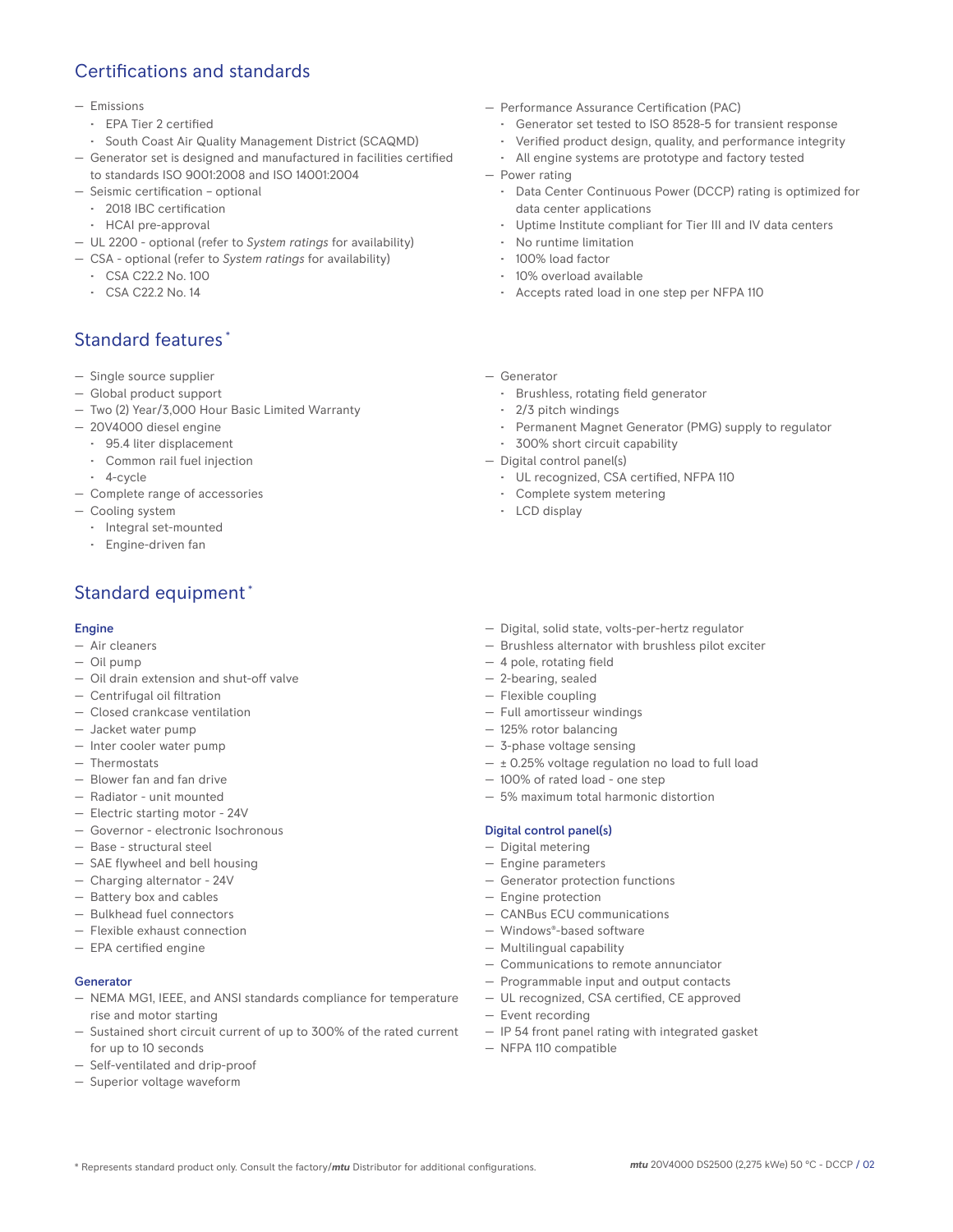# Application data

## Engine

| Manufacturer                         | mtu                           |
|--------------------------------------|-------------------------------|
| Model                                | 20V4000G14S                   |
| Type                                 | 4-cycle                       |
| Arrangement                          | $20-V$                        |
| Displacement: $L$ (in <sup>3</sup> ) | 95.4 (5,822)                  |
| Bore: cm (in)                        | 17 (6.69)                     |
| Stroke: cm (in)                      | 21(8.27)                      |
| Compression ratio                    | 16.4:1                        |
| Rated rpm                            | 1.800                         |
| Engine governor                      | electronic isochronous (ADEC) |
| Maximum power: kWm (bhp)             | 2,490 (3,339)                 |
| Steady state frequency band          | ± 0.25%                       |
| Air cleaner                          | dry                           |
|                                      |                               |

## Liquid capacity

| Total oil system: L (gal)             | 390 (103)  |
|---------------------------------------|------------|
| Engine jacket water capacity: L (gal) | 205 (54.2) |
| After cooler water capacity: L (gal)  | 50 (13.2)  |
| System coolant capacity: L (gal)      | 814 (215)  |
|                                       |            |

## Electrical

| Electric volts DC                                            | 24    |
|--------------------------------------------------------------|-------|
| Cold cranking amps under -17.8 $^{\circ}$ C (O $^{\circ}$ F) | 4.200 |
| Batteries: group size                                        | 8D    |
| Batteries: quantity                                          |       |

## Fuel system

| Fuel supply connection size          | $-16$ JIC 37 $\degree$ female |
|--------------------------------------|-------------------------------|
|                                      | 1" NPT adapter provided       |
| Fuel return connection size          | $-16$ JIC 37 $\degree$ female |
|                                      | 1" NPT adapter provided       |
| Maximum fuel lift - cranking: m (ft) | $1(3.3)*$                     |
| Maximum fuel lift - running: m (ft)  | 3.1(10)                       |
| Recommended fuel                     | diesel #2                     |
| Total fuel flow: L/hr (gal/hr)       | 1,620 (428)                   |

\* Fuel lift pump for cranking increases lift to: m (ft) 3.1 (10)

#### Fuel consumption

| At 100% of power rating: L/hr (gal/hr)                                | 587 (155)       |
|-----------------------------------------------------------------------|-----------------|
| At 75% of power rating: L/hr (gal/hr)                                 | 462 (122)       |
| At 50% of power rating: L/hr (gal/hr)                                 | 337 (89)        |
| Cooling - radiator system                                             |                 |
| Ambient capacity of radiator: °C (°F)                                 | 50 (122)        |
| Maximum restriction of cooling air: intake                            |                 |
| and discharge side of radiator: kPa (in. H <sub>2</sub> 0)            | 0.12(0.5)       |
| Water pump capacity: L/min (gpm)                                      | 1,567(414)      |
| After cooler pump capacity: L/min (gpm)                               | 567 (150)       |
| Heat rejection to coolant: kW (BTUM)                                  | 890 (50,613)    |
| Heat rejection to after cooler: kW (BTUM)                             | 580 (32,984)    |
| Heat radiated to ambient: kW (BTUM)                                   | 214 (12,164)    |
| Fan power: kW (hp)                                                    | 87.5 (117.3)    |
| Air requirements                                                      |                 |
| Aspirating: *m <sup>3</sup> /min (SCFM)                               | 228 (8,052)     |
| Air flow required for radiator                                        |                 |
| cooled unit: *m <sup>3</sup> /min (SCFM)                              | 2,895 (102,247) |
| Remote cooled applications; air flow required for                     |                 |
| dissipation of radiated generator set heat for a                      |                 |
| maximum of 25 °F rise: *m <sup>3</sup> /min (SCFM)                    | 776 (27,410)    |
|                                                                       |                 |
| * Air density = 1.184 kg/m <sup>3</sup> (0.0739 lbm/ft <sup>3</sup> ) |                 |
| <b>Exhaust system</b>                                                 |                 |
| Gas temperature (stack): °C (°F)                                      | 455 (851)       |
| Gas volume at stack temperature: m <sup>3</sup> /min (CFM)            | 534 (18,858)    |

| <u>Udd Volding at Jidch temperature. In film for Mil</u> | $00 - 110,0001$ |
|----------------------------------------------------------|-----------------|
| Maximum allowable back pressure at                       |                 |
| outlet of engine, before piping: kPa (in. H.O)           | 8.5(34.1)       |